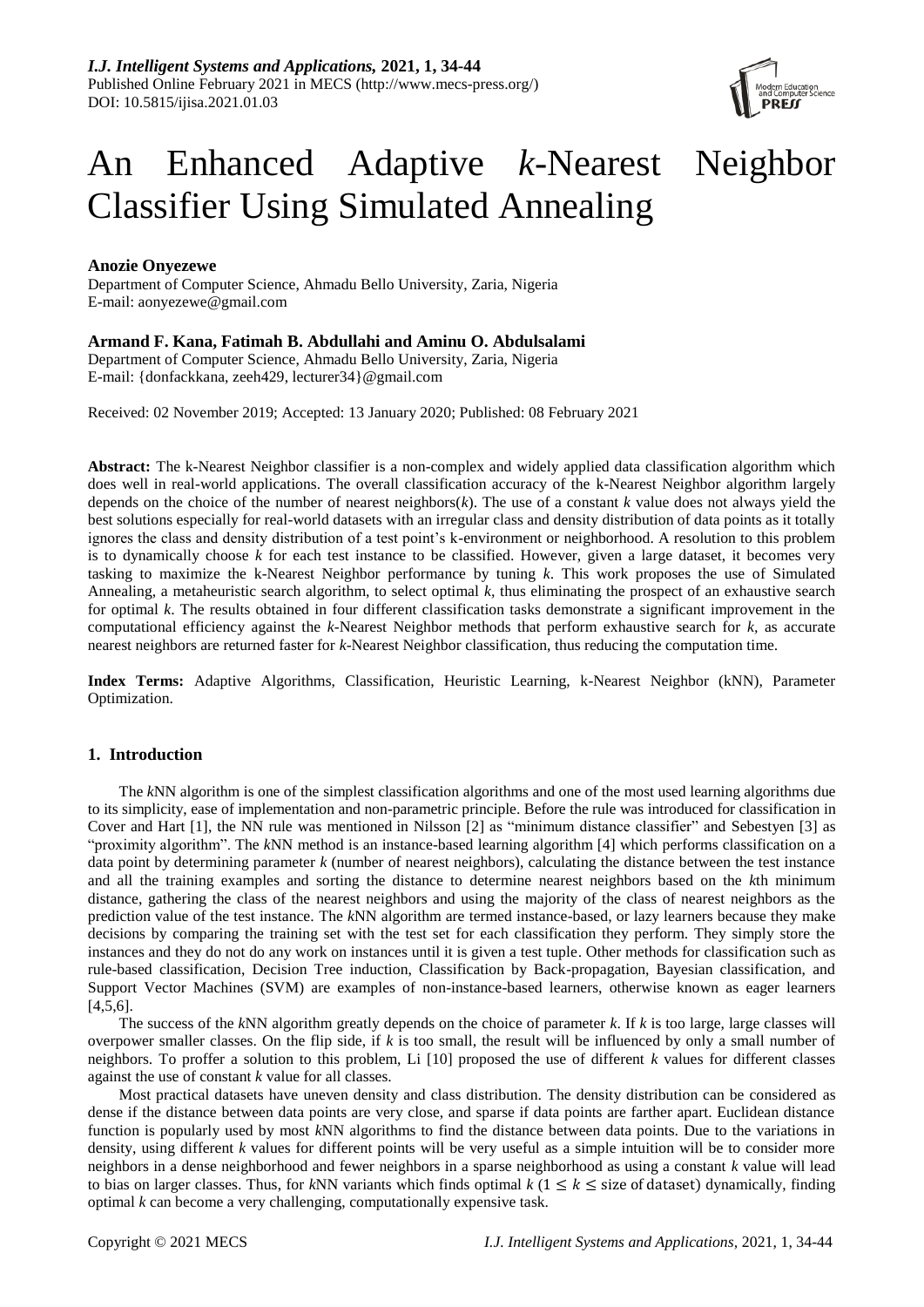Many techniques have been put forward in order to enhance the *k*NN computation time. One of such method is reducing the number of training points without trading-off precision. Zhou, using this approach, proposed a fast KNN text classification approach based on trimming the training data [7]. Another method is to adopt the fast algorithm using a fitness function as proof of classification correctness. A traditional way to achieve this is by indexing the training set using *kd*tree [8] which stores a set of points in k-dimensional space, where k is the number of attributes. In this paper, we propose the EACKER method which adopts the Simulated Annealing (SA), a metaheuristic search algorithm, to return nearest points to a test instance faster than *k*NN methods that perform an exhaustive search for optimal *k*, without trading off accuracy.

# **2. Related Works**

In recent years, the traditional *k*NN algorithm has been enhanced for better performance using hyperparameter tuning techniques, hybridization, or both.

Berchtold *et al*. [9] Proposed a Voronoi cells-based method which gives high efficiency for uniformly distributed as well as for real datasets to overcome the problem of traditional *k*NN's memory limitation. Traditional *k*NN use too much memory in searching '*k*' nearest neighbors of a test instance when high dimensional datasets are fed to it.

Li *et al.* [10] proposed an enhanced *kNN* method, where different values of *k* are used for different classes, against the use of a constant *k* for all classes. Additional instances were employed to decide if a test instance should be classified to classes that have more instances in the training set

Jiang *et al*. [11] proposed a dynamic *k*NN Naïve Bayes with Attribute weighted algorithm. In their work, lazy learning and eager learning techniques were combined to improve the efficiency of the *k*NN classifier. Their method learns the optimal '*k*' value eagerly during the training period of the model.

Yang *et al.* [12] proposed the use of metaheuristic method for finding closest points to a test point quickly. Inverted array was used to index instances while Simulated Annealing algorithm was employed to search the expected neighbors faster. Their method demonstrates the introduction of metaheuristic search algorithms in reducing the computation time of *k*NN classification and their experimental results show a substantial enhancement in computational efficiency compared to the conventional *k-*NN.

Sun and Huang [13] brought forward an adaptive *k*-nearest neighbor algorithm (AdaNN) that resolves the limitation of the *k*NN. Best value of *k* is searched from 1-NN to 9-NN. If the correct class label of a training sample cannot be found by using 1-NN to 9-NN, the algorithm makes 9 its optimal value for *k*.

Liu & Chawla [14] Defined a class confidence weighting strategy to handle imbalanced datasets. It uses the probability of attribute values of given class labels to weight samples in *k*NN. It reduces the biasing towards majority class prediction in the traditional *k*NN.

Kuhkan [15] proposed an algorithm that is centered on dynamic weighting to improve the *k*NN algorithm's classification. Based on the importance of features, certain weights are assigned to these features so as to avoid similar effect of all features during classification. The results show substantial enhancement of the classification accuracy when compared with some other classification algorithms on 10 different datasets.

Mullick *et al.* [16] Proposed AdaKNN to find optimal k and handle classs imbalance. For each training point, the algorithm finds a single correctly classifying k value, and feeds them to a Multi Layer Perceptron to generate it's kterrain. A Global Imbalance Handling Scheme (GIHS) is used in classification to handle class imbalance. The results show competitive performance of AdaKNN against the *k*NN and some other newer variants of *k*NN (NWkNN, kPNN, kENN, WkNN, and *dyn*KNN).

Kibanov *et al*. [17] proposed an adaptive kNN classifier based on expected accuracy where optimal *k* is dynamically selected for each instance to be classified, such that the highest probability of classification accuracy is attained. They introduce expected accuracy measure which is defined as "the accuracy of a set of structurally similar observations" to improve the accuracy of *k*NN classification. Similarity functions were employed to discover these "observations" for which they used five (5) different classification tasks based on geo-spatial data. Their sequential iteration over a large range of  $k$  values ( $k = 1$  to 200) for finding optimal  $k$  increases runtime and space, thus efficiency is reduced. Also, the classifier was applied only on geo-spatial data using the *lat-lon* similarity function.

#### **3. Adaptive** *k***-Nearest Neighbor**

Adaptive *k*-NN is a modification over the traditional *k*NN method for achieving higher classification accuracy. *k*NN is a simple and basic classification algorithm with some advantages: *k*NN is a lazy learner, thus has no training time. Secondly, it can be used as incremental learner. On the other side, *k*NN has some disadvantages: noise tolerance which could lead to low classification accuracy. The concept of the adaptive *k*NN algorithm is to dynamically select optimal *k* for every test instance (as against the use of a constant *k* in the traditional *k*NN) and to use this *k* with standard *k*NN in order to maximize classification accuracy.

For this paper, the ACKER algorithm developed in [17] is adopted as the research basis for adaptive *k*NN algorithms. We introduce the use of the *kd*-Tree structure for indexing data points while we employ the SA algorithm to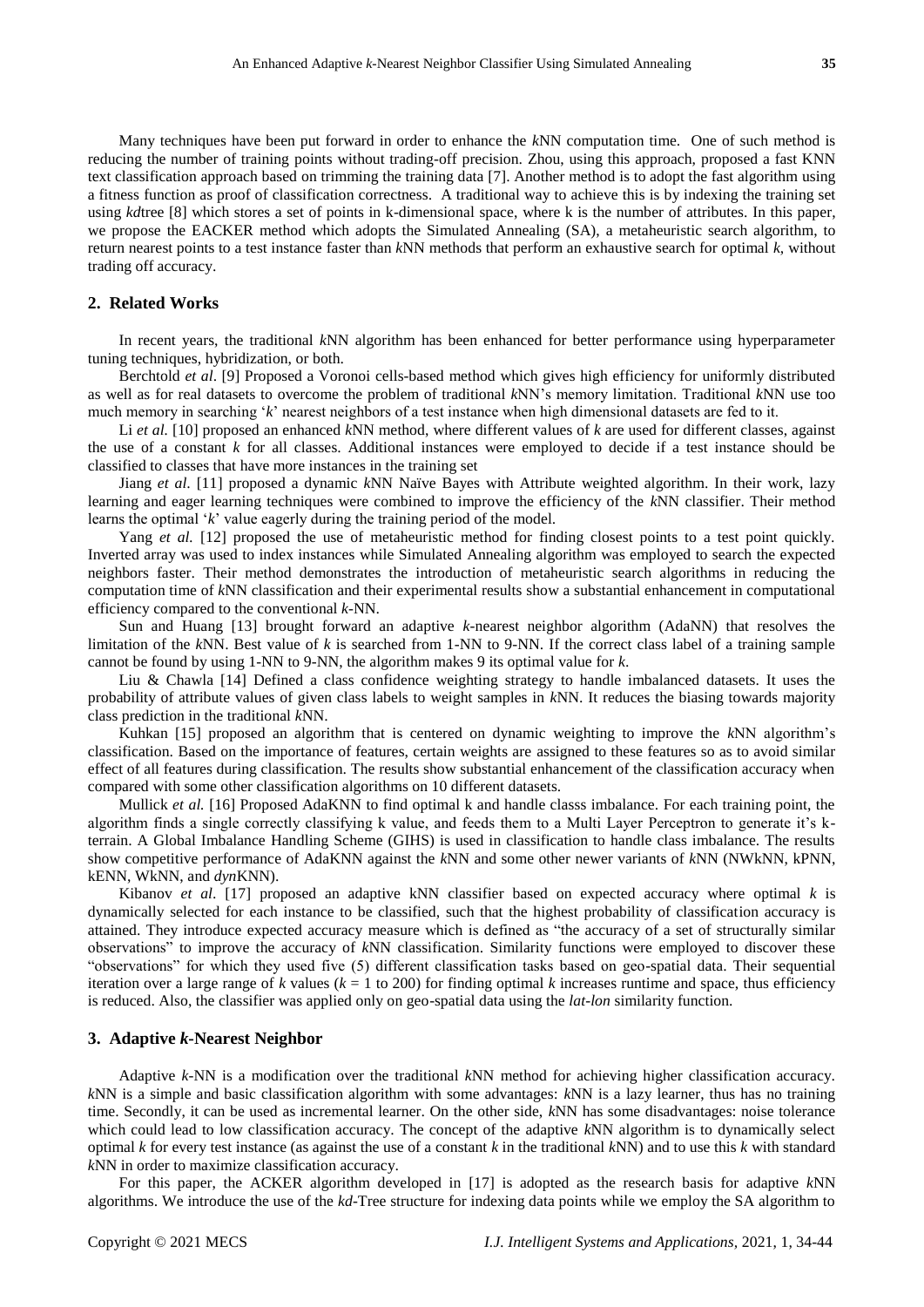return the nearest neighbors to a query point for faster classifications. Given a query (test) point, the ACKER algorithm estimates the expected accuracy for different possible values of *k* and chooses a *k* that provides a maximum value of the expected accuracy.

# *Algorithm I: ACKER [17]*

Data: query instance *p*, function *f*, set *Range*, integer *l* Result: Class of instance *p*

- 1. optimal\_ $k = 0$
- 2.  $max\_accuracy = -1$
- 3. **for** *k* in *Range* **do**
- 4. candidate accuracy = expected accuracy(p, k, f, l)
- 5. **if** candidate\_accuracy >  $max$ \_accuracy then
- 6. optimal<sub>k</sub> = k
- 7.  $max\_accuracy = candidate\_accuracy$
- 8. **end**
- 9. **end**
- 10.  $predicted\_class = kNN(p, optimal_k)$
- 11. **return** (*predicted\_class*)

#### *3.1. Similarity Functions*

The similarity function  $\sin: P \times P \times N \to R$  defines the similarity of the k-environment of two given points. Simply stated as  $\sin: P \times P \to R$ . Considering a function  $f: P \times N \to R$  that characterizes a point and its k-environment. Then, a similarity function based on *f* as defined in [17], is shown as:

$$
sim_f: P \times P \times N \to R \quad (p, p', k) \to -dist(f(p, k), f(p', k)) \tag{1}
$$

Where  $dist(x, y)$  indicates the Euclidean distance between two points. The standard Euclidean distance is used to compute the closest neighbors of an instance. Let the feature vector  $(a_1(x), a_2(x), \dots a_n(x))$  represent an arbitrary instance x. Where  $a_i(x)$  indicates the value of the *i*th attribute of instance x. Then the Euclidean distance between two instances  $x$  and  $y$  is defined to be  $d(x, y)$ , where

$$
d(x, y) = \sqrt{\sum_{i=1}^{n} (x_i - y_i)^2}
$$
 (2)

The higher the similarity of two points are with their k-environments, the higher the value of  $sim_f$ .  $P_{sim,l}(p, k)$  is defined as "the set containing the *l* points whose k-environments are most similar to the *k*-environments of *p* with respect to the given similarity function", also written as

$$
P_{\text{sim},l}(p,k) = \operatorname{argmax}_{p}^{l}, (\operatorname{sim}(p,p',k))
$$
\n(3)

The similarity functions used in [17] and adopted in this paper are introduced below:

### *A. Average Distance Similarity Function (Sim<sub>ava dist)*</sub>

The average distance similarity function  $avg\_dist(p, k)$  which is "the average distance to the k nearest neighbors" of query point *p*" is denoted as:

$$
avg\_dist(p,k) = \frac{\sum_{i=1}^{k} dist(p,p_i)}{k} \tag{4}
$$

Where  $p_i$  is defined here and after, as "the *i*th nearest neighbor to  $p$ ". The similarity function based on  $avg\_dist$  is defined as:

$$
sim_{avg_{dist}}(p, p', k) = -dist(avg\_dist(p, k), avg\_dist(p', k))
$$
\n(5)

#### *B. Maximum Distance Similarity Function (Sim<sub>max dist</sub>)*

The maximum distance similarity function  $max\_dist(p, k)$  which is "the maximum distance to the *k*th nearest neighbor of the query point *p*" is denoted as: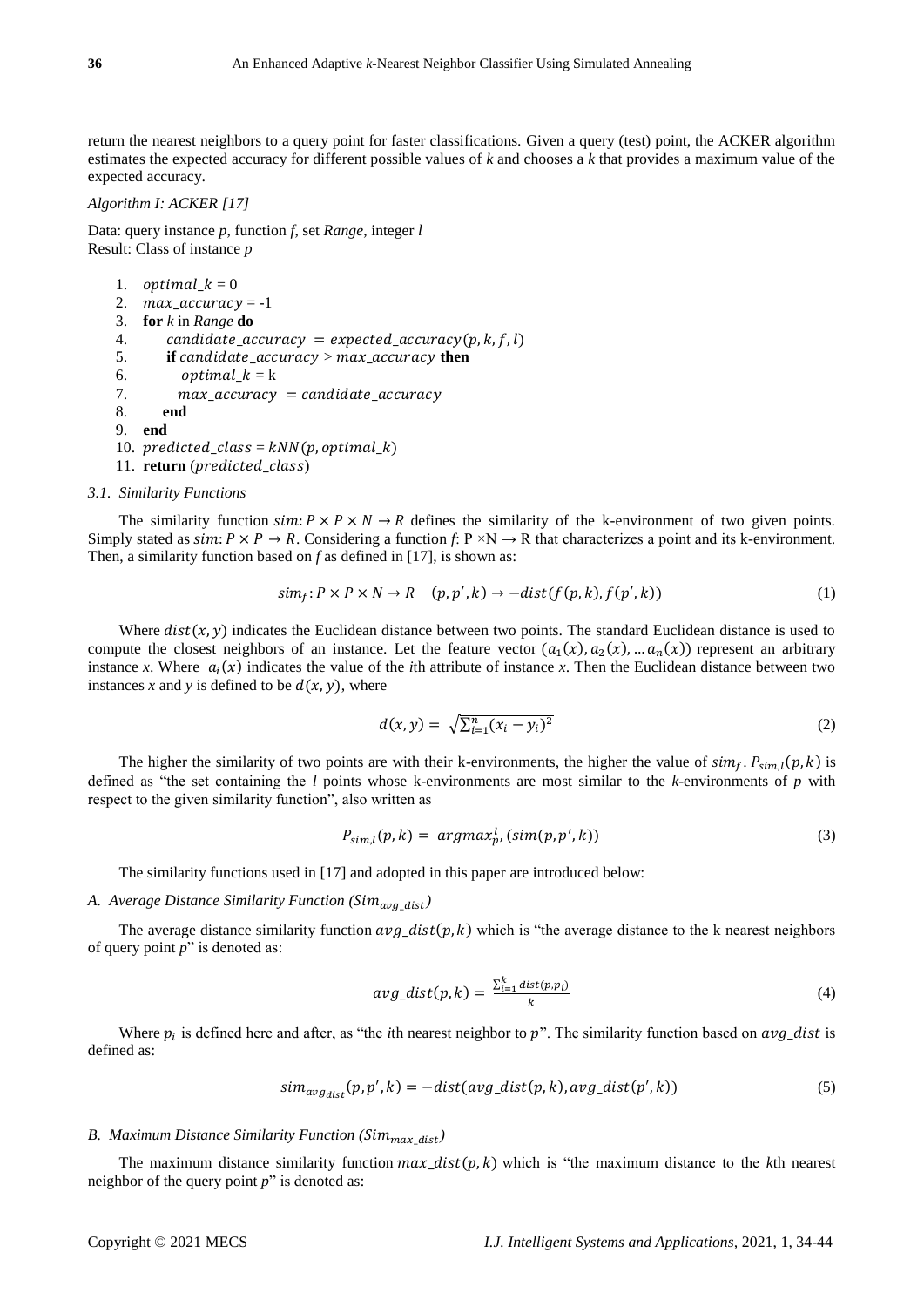$$
max\_dist(p,k) = dist(p,p_k)
$$
\n(6)

The similarity function based on  $max\_dist$  for two points p and p' is defined as follows:

$$
sim_{\text{max}_{dist}} (p, p', k) = -dist(max\_dist(p, k), max\_dist(p', k))
$$
\n<sup>(7)</sup>

# *C. Maximum\_Average\_Combined Distance Similarity Function (Sim<sub>max\_avg\_comb)*</sub>

The maximum-average-combined distance similarity function  $max\_avg\_comb(p, k)$  which returns a tuple of results of  $avg\_dist$  (4) and  $max\_dist$  (6) is denoted as:

$$
max\_avg\_comb(p,k) = (max\_dist(p,k), avg\_dist(p,k))
$$
\n(8)

The similarity function based on  $max\_avg\_comb$  for two points  $p$  and  $p'$  is defined as follows:

$$
sim_{max\_avg\_comb}(p, p', k) = -dist(max\_avg\_comb(p, k), max\_avg\_comb(p', k)
$$
 (9)

#### *D. Latitude\_Longitude Distance Similarity Function (Sim<sub>lat lon</sub>)*

The latitude-longitude distance similarity function is denoted as:

$$
lat_{lon(p)} = (lat(p), lon(p))
$$
\n(10)

The similarity function based on  $lat\_lon$  is defined as the Euclidean distance between an instance (point) and its neighbors:

$$
sim_{lat\_lon}(p, p') = -dist(lat\_lon(p), lat\_lon(p'))
$$
\n(11)

#### *3.2. Expected Accuracy*

The concept of expected accuracy is: Given a query instance *p* along with its "k-environment", a set of points  $P_{sim,l}(p, k)$  with similar k-environments from the training set is found. As the "k-environments" are similar, it is assumed that there is a correlation between the accuracy of the *k*NN-based classification function for given point *p*, denoted as  $acc(c'_{k}(p), \{p\})$ , and the accuracy of kNN-based classification function for  $P_{sim,l}(p, k)$  [12]. Thus, the expected accuracy is defined as:

$$
exp\_acc_l(p,k) = acc(c'_{k}, P_{sim,l}(p,k)
$$
\n(12)

It is supposed that different regions are statistically similar. Thus, it is established that expected accuracy is a good indicator for a real accuracy.

*Algorithm II: Expected Accuracy [17]*

Data: query instance *p*, function *f*, integer *k*, integer *l* Result: "Expected accuracy for  $KNN(p, k)$ "

- 1. find set  $P_{\text{sim},l}(p, k)$  of *l* different points *p*' with minimal difference to reference function w.r.t *f*:  $\dim(p, p') = | f(p, k) - f(p', k) |,$  $P_{\text{sim},l}(p,k) = argmax(\Sigma \text{sim}(p, p', k))$  as in (3)
- 2. correctly\_predicted = number of correct predictions of  $KNN(p', k)$ , where  $p' \in P_{\text{sim},l}(p,k)$
- 3. expected\_accuracy =  $\frac{correctly\ predicted}{1}$ l
- 4. **return** expected\_accuracy

#### **4.** *k***-Nearest Neighbor with Simulated Annealing**

The *k*-nearest neighbor algorithm assumes all instances to correspond to points in an n-dimensional space [12]. The closest neighbors to a point are defined in terms of the standard Euclidean distance as shown in (2). The target of *k*NN is to get the *k* closest values of all distances between the query point and the other training points, defined as: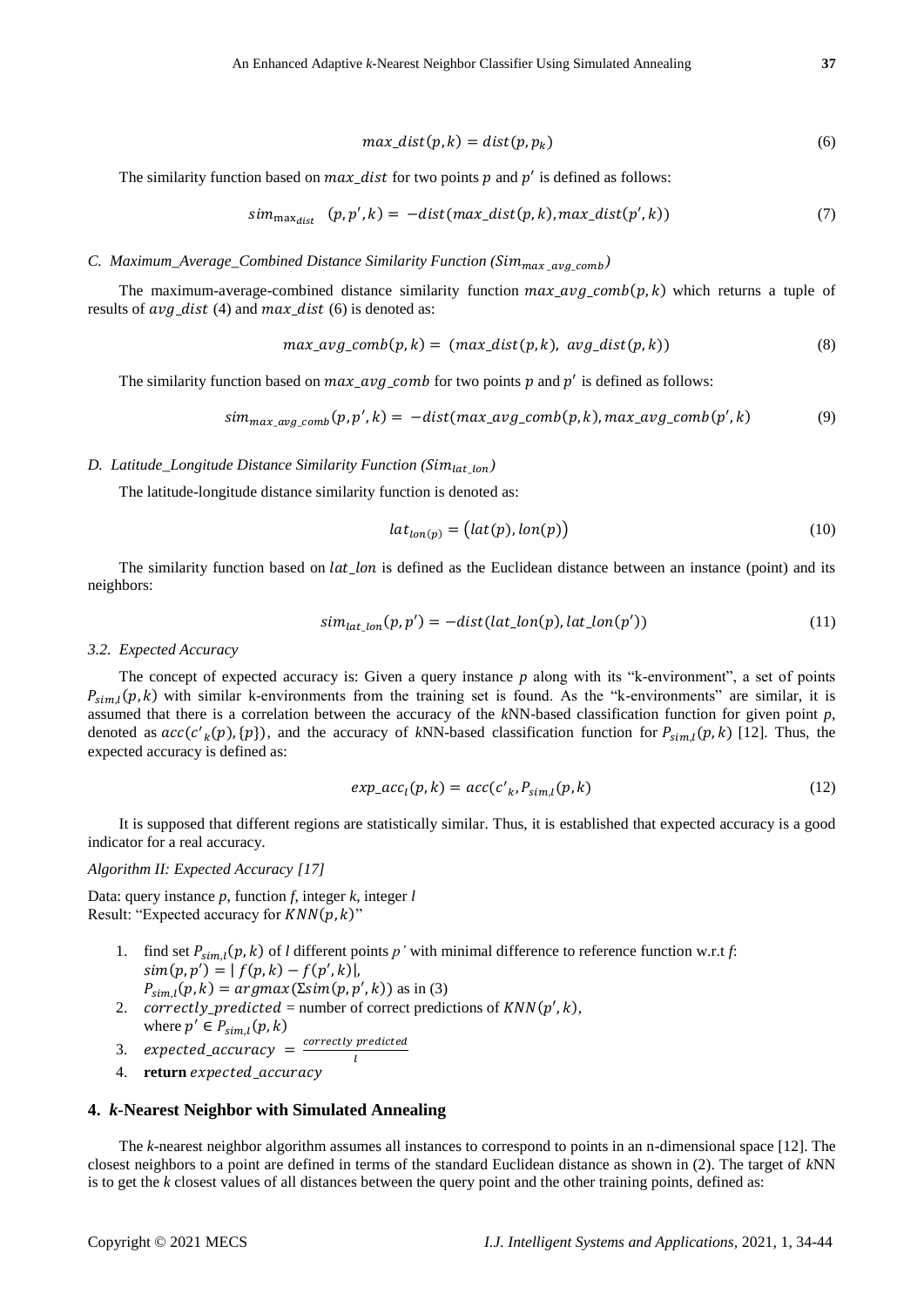$$
mink d(x, y) = -\sqrt{\sum_{i=1}^{n} (x_i - y_i)^2}
$$
\n(13)

From (13), it is deduced that this becomes a problem of combinatorial optimization and  $\sum_{i=1}^{n} x_i - y_i$  has to be computed instantaneously. Simulated Annealing (SA) method is a good solution in the field of combinatorial optimization based on correlation with the physical process of annealing in metallurgy [12], therefore the idea of Simulated Annealing is adopted to improve the computational efficiency of the adaptive *k*NN methods. Since data storage structure is very related with algorithms, the *kd-*tree, which will be used in this paper as the storage structure, is introduced.

#### *4.1. Data Storage*

The *kd*-tree which is used as our data storage for indexing points is a b+ tree in which every leaf node is a kdimensional point, with every non-leaf node generating a splitting hyperplane that divides the space into two halfspaces. Fig.1 shows how points (P1 … P*n*) represented in an array (b) are indexed using the *kd*-tree (a). The points to the left of the hyperplane are represented by the left subtree of that node (c), (e), (g) and the points to the right of the hyperplane are represented by the right subtree (d), (f), (h), with each point in the nodes referencing the instances in an array. The hyperplane direction of points in a *kd*-tree is chosen in the following steps:

a) Pick a random dimension

b) Find the median of points in the chosen axis and split them into two half-spaces. Points ≥ median are represented in the right subtree while points < median are represented in the left subtree

c) Repeat until the *k*th dimension is split.



Fig.1. Storage structure

#### *4.2. Simulated Annealing*

This research work seeks to minimize the running time of the ACKER method whilst maintaining its accuracy by using a metaheuristic method; the Simulated Annealing (SA) algorithm, to find the accurate nearest neighbors to a given point in fewer iterations as against the exhaustive, brute-force approach. The concept of simulated annealing is a random-search metaheuristic technique for finding a good solution to an optimization problem in a large search space by trying random variations of the current solution [12]. The choice of SA to find nearest neighbors comes from its advantages, as it is a very good metaheuristic for combinatorial optimization (CO) problems, and its capability to escape from being stuck in local minima.

#### *Algorithm III*: *SA Pseudocode [18]*

Input: Initial Temperature, Final Temperature, Cooling rate Result: Best solution

- 1 Generate an initial solution *X<sup>0</sup>*
- 2 **Do**
- 3 Generate new solution  $X_0$  in the neighborhood of  $X_0$
- 4 Compute the acceptance probability
- 5 Decide on acceptance or rejection of new solution
- 6 Memorize the best solution found so far
- 7 Reduce the temperature
- 8 **While** stopping condition is not exceeded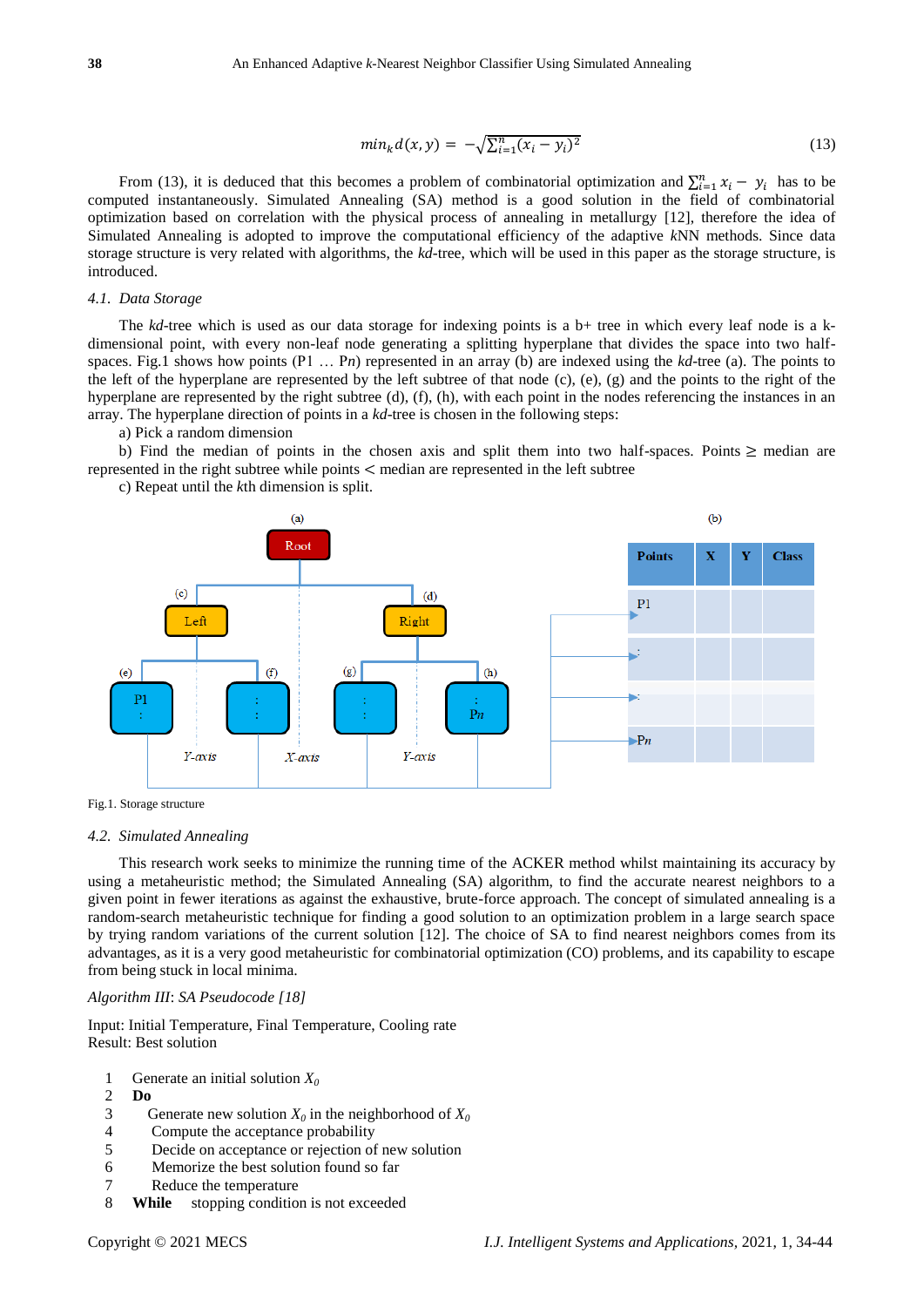#### *4.3. Annealing Schedule*

The traditional implementation of the Simulated Annealing algorithm is one in which homogeneous Markov chains of finite length are generated at decreasing temperatures  $[12]$ . The process starts with an initial solution X, which in this case is finding the  $k$  points in the same leaf node as the query point, and creates and updated solution  $X'$  in the neighborhood of the current solution which is finding the next *k* points in the same node or neighboring leaf nodes. Solutions are generated if the fitness value  $F(x')$  is less than  $F(x)$  [18].

We define our fitness functions  $F(x)$  to be: computing the Euclidean distance of the query point and the first *k* points in that leaf node, and  $F(x')$  to be: computing the Euclidean distance of the query point and the next *k* points in that leaf node and the neighboring leaf nodes. However, a greater fitness of  $x'$  is sometimes accepted with a probability so as to enable the algorithm avoid being trapped in local minima. The probability used in this work is adopted from [18] and defined in (14)

$$
P_r = \exp\left(\frac{-(f(x') - f(x))}{T}\right) \tag{14}
$$

Where *T* is the temperature or the control parameter. Our cooling process is finding the next *k* points and computing the Euclidean distance with the query point. If these new distances don't substitute the already existing ones, then it is concluded as the final temperature. We set the length of our Markov chain as  $k$ .

# **5. EACKER**

The EACKER method proposed in this paper is a modification of the ACKER method in [17] which finds optimal *k* for a query point based on the *k*NN accuracy of similar points, where *k* is dynamically selected for each point to be classified. The EACKER aims at improving the computational efficiency of the ACKER by replacing the brute-force approach for finding optimal *k* with the use of metaheuristic search method, thus reducing the time taken for classification. Datasets are preprocessed and split into training(X) and test(Y) sets with 70% and 30% for train and test set respectively. The training datasets are indexed and stored in a k-dimensional tree (*kd*-tree).

### *Algorithm IV: EACKER*

Data: query point *p*, set *Range*, function *f*, integer *l* Result: Class of point *p*

- 1. optimal  $k = 0$
- 2. *mode* = highest occurring number of k' from set of similar points  $P_{sim,l}(p, k)$
- 3. find set k' of correctly classifying k values  $KNN(p, k)$  for all training points in  $P_{sim,l}(p, k)$  using Simulated Annealing
- 4. **for** *k* in *Range* **do**
- 5. **find set**  $P_{sim,l}(p, k)$  **of** *l* **different points** *p***' with minimal difference to reference** function w.r.t *f*:  $\text{sim}(p, p') = | f(p, k) - f(p', k) |$ ,
	- $P_{sim,l}(p, k) = argmax(\Sigma sim(p, p', k))$  see (3)
- 6. **if**  $mode > 1$  **then**
- 7.  $optimal_k = \text{random mode}$
- 8. **end**
- 9. optimal\_ $k = mode$
- 10. **end**

```
11. predicted\_class = kNN(p, optimal_k)
```

```
return (predicted_class)
```
At the classification phase, a set of similar points( $P_{sim,l}$ ) is computed for all query points from test dataset using a similarity function (as shown in section III), where  $l = \sqrt[3]{n}$ , (where  $n =$  total instances in the dataset) and a set of correctly classifying  $k$  values( $k'$ ) computed for all instances (points) with the aid of simulated annealing, for  $k =$ 1… $k_{max}$ . Where  $k_{max} = \sqrt{n}$ , which satisfies the properties: a) *kmax* "should neither be too large nor too small to preserve the local structure of the neighborhood." b) *k*max "should be data-dependent" [16]. The mode from the set of correctly classifying *k* values  $(k')$  for each training instance in  $P_{\text{sim},l}$  is then returned and used as optimal *k* for classifying the query point in the test dataset. It is expected that the most occurring *k*ʹ value will yield the highest expected accuracy.

The computation for expected accuracy by finding similar points for each test instance has been proven to yield more accurate results over the traditional *k*NN [17], and thus we adopt this method in our algorithm. However, the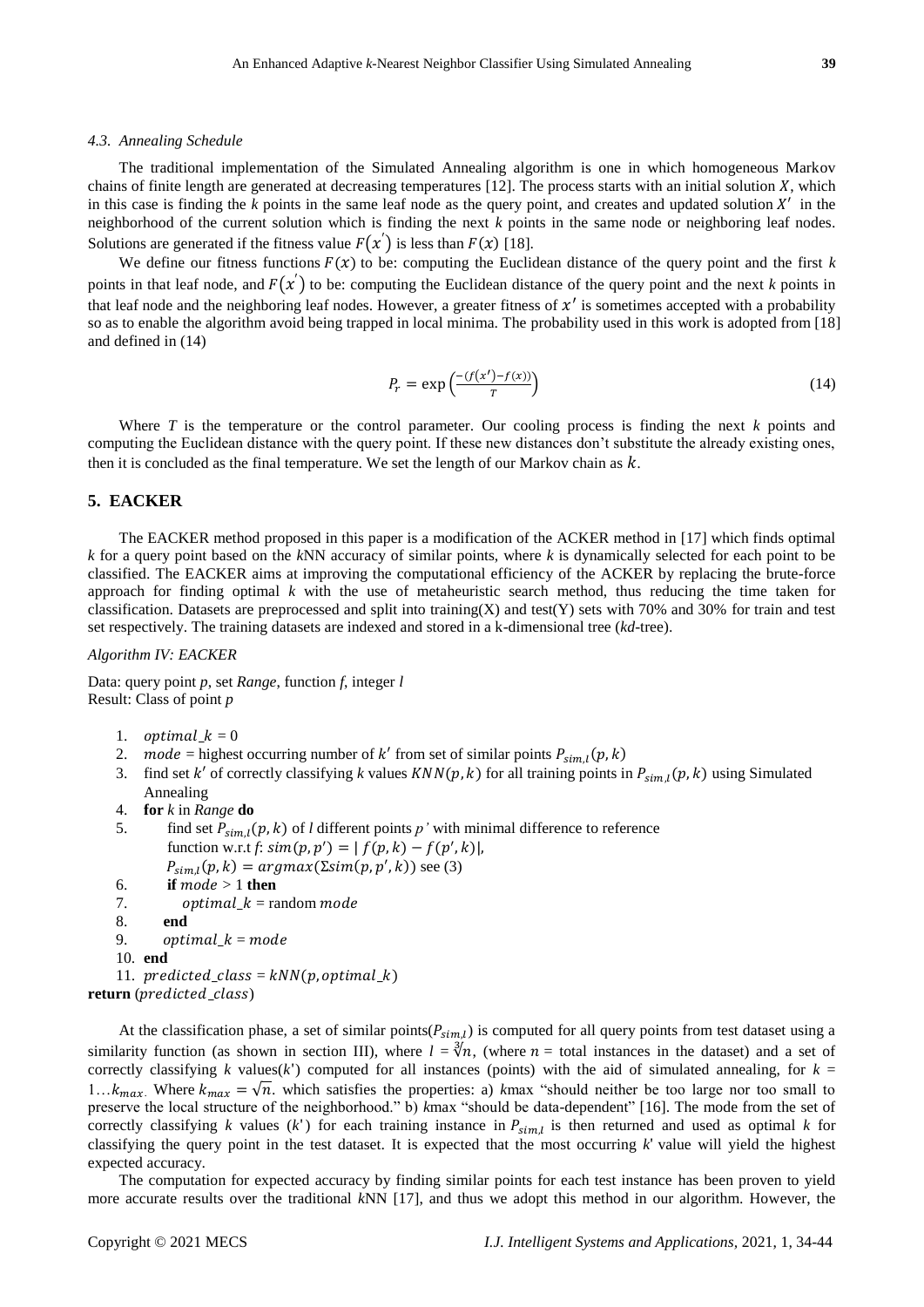method of finding the similar points for each point to be classified greatly affects the computation time for finding the correctly classifying  $k$  values  $k'$  and optimal  $k$  for each test point. The prospect of an exhaustive search for similar points and  $k'$  is eliminated by introducing the SA metaheuristic search which returns  $k'$  faster, while the mode function returns the optimal  $k$  from the set of  $k'$  returned. This significantly reduces the computation time without accuracy trade-off.

# **6. Evaluation**

The details of the system implementation, evaluation and analysis of results is discussed in this section. The environment for which experiments were carried out is: Windows 10 Home 64-bit Operating System, x64-based processor with Intel(R) Core i5(8<sup>th</sup> Gen). CPU speed at 1.80 GHz 3.1 GHz turbo boost 8.00GB RAM and 1TB HDD. The algorithm is developed using Anaconda navigator and Jupyter notebook version 5.0.0.

#### *6.1. Data Source*

For this research, four different datasets that represent geo-spatial data and non-geo-spatial data from three different open source benchmark dataset repositories were used. All experimental results presented were conducted using 10-fold cross-validation where we used for each experiment, 70% of the data as training data and 30% of the data as test data. From these datasets we constructed 4 different classification tasks to evaluate the EACKER approach. The datasets and their classification tasks are presented below:

*Milan Twitter Dataset*. The Milan Twitter dataset (*Social-Pulse Milano Spazio-Dati*) was gathered in Milan, Italy from November to December, of 2013. For the classification tasks, tweets where one of the seven most popular local geographical items in Italy is mentioned are considered. Also, in order to add some noise to the data, a general entity ("Italy") is added [17]. The dataset has a total of 269,290 records (*https://dandelion.eu/products/- datatxt/*).

*San Francisco Crimes Dataset*. This dataset contains all coordinates and categories of crimes committed in San Francisco in 2015. Given the coordinates of a particular crime, the job of the classification model is predicting the crime category [17]. The dataset contains over 2.2m records (*https://data.sfgov.org/Public-Safety/SFPD-Incidents-Previous-Year-2015-/ritf-b9ki)*.

*Iris Dataset.* The Iris flower dataset is a multivariate dataset introduced by the British statistician and biologist Ronald Fisher. The data set consists of 50 samples from each of three species of the Iris flower (Iris setosa, Iris virginica and Iris versicolor). Four features were measured from each sample: the length and the width of the sepals, and the length and width of the petals, in centimeters. The task of the classifier is to predict the specie of an Iris flower, given the length and width of the sepals and petals of that Iris flower.

*Avila Dataset.* This dataset contains an extraction of 800 images from the Avila Bible. For the prediction task each pattern is assigned to one of the 12 classes: A, B, C, D, E, F, G, H, I, W, X, Y. the dataset has been normalized using the Z-normalization method and divided into two sets: a training set which contains 10430 samples, and a testing set which contains 10437 samples.

#### *6.2. Result for Data Storage in kd-Tree*

As stated earlier, the *kd*-tree is a b+ in which every leaf node is a k-dimensional point. The runtime complexity of Search, Insert and Delete operations in a *kd*-tree are:  $O(log n)$  average case and  $O(n)$  worst case.

#### *6.3. Nearest Neighbor Search in kd-Tree using Simulated Annealing*

Here, we show the runtime complexity of finding *k* nearest neighbors and computing similar points ( $P_{sim,l}$ ) for any given point and its k-environment. Based on that, we estimate the algorithmic runtime of the EACKER algorithm.

#### *6.4. Complexity of finding Nearest Neighbors*

The complexity of finding the nearest neighbors of any given point is the same as the complexity of searching in *kd-*trees. The introduction of Simulated Annealing aids in finding accurate nearest points to any given point by comparing the Euclidean distance of that point to other neighboring points. Thus, regardless of the number of points to be searched or compared with, the complexity remains  $O(log n)$ .

#### 6.5. Complexity of finding Similar points  $(P_{\text{sim,l}})$

The elements in *kd*-trees are not linked, therefore it is necessary to search for *l* points in  $(P_{\text{sim }l})$ . In the average case, this will be performed in  $O(l \times log n)$ , or  $O(n log n)$ .

#### *6.6. Complexity of EACKER*

Based on the running time complexities of finding the nearest neighbors and similar points of any given point, we estimate the algorithmic runtime complexity to be  $O(n. (\log n)^2)$ .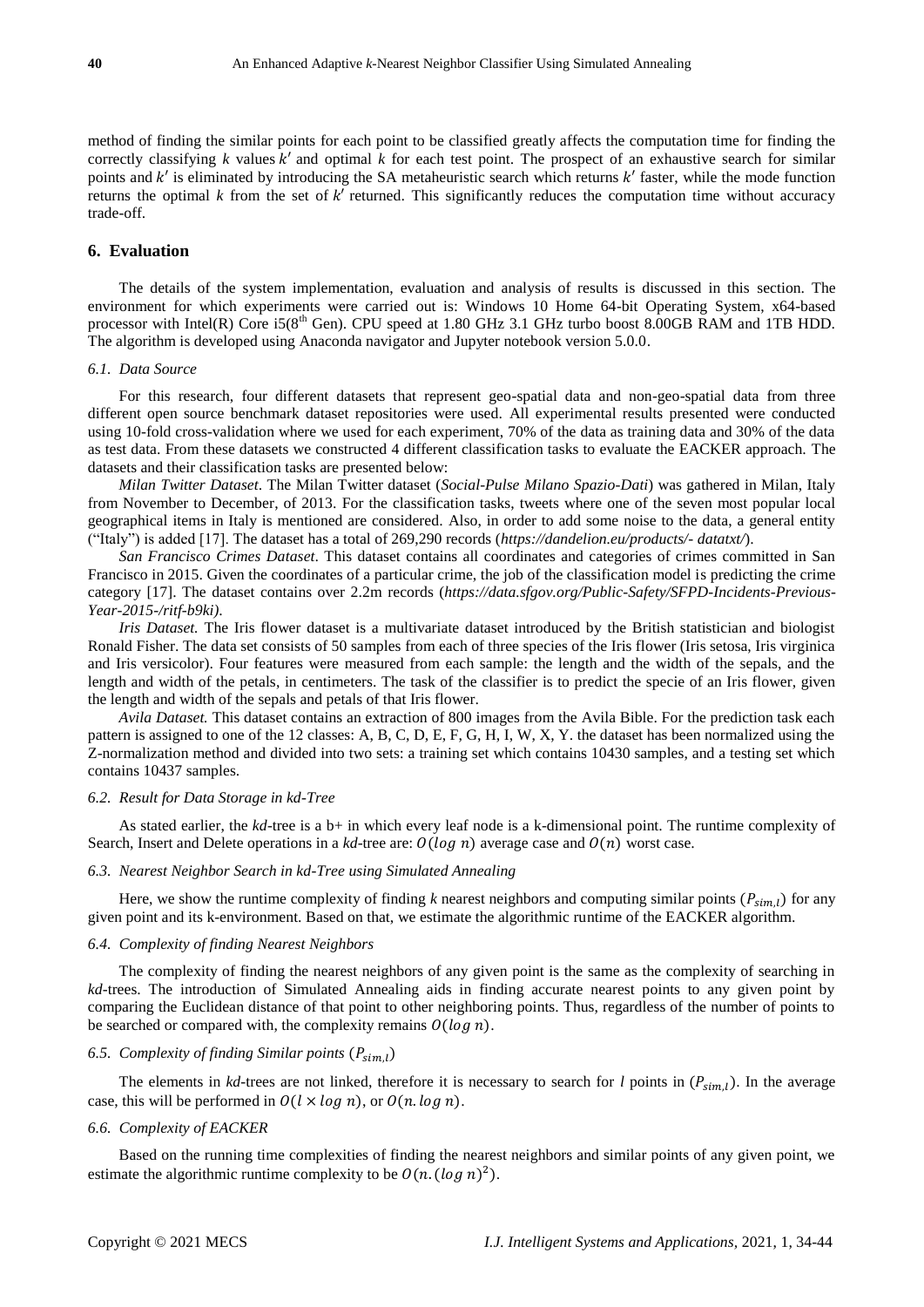#### *6.7. Experimental Results*

In this section, we discuss the performance of the traditional *k*NN, ACKER and EACKER, and show the experimental results obtained from four different datasets earlier introduced with different *k* values using the traditional *k*NN, ACKER and EACKER methods in terms of the CPU running time (in seconds) and classification accuracy. Each value reported is the average value obtained from running each experiment ten times over using the average distance similarity function ( $\sin n_{avg\_dist}$ ). We also show our choice range of *k* values and how they affect the computation time and the classification accuracy on the classification tasks.

Table 1 shows the CPU running time using different *k* values from 5 to 1,000 on four different datasets using the *k*NN, ACKER and EACKER methods.

It can be observed that the *k*NN method runs on a constant time, the ACKER method exhibits polynomial runtime, and the EACKER method demonstrates a polylogarithmic runtime which is logarithmic to ACKER.

It can also be observed that there are no figures for the CPU running time for the *Iris* classification task after *k=100* for *K*NN and *k=50* for ACKER and EACKER respectively. This is as a result of the number of instances (150) contained in the *Iris dataset,* therefore, a greater number of *k* cannot be considered after 150 for *k*NN, and 50 for ACKER and EACKER where *k* and similar points, *l* are to be found.

Table 2. shows the classification accuracies using different *k* values from 5 to 1,000 on four different datasets using the *k*NN, ACKER and EACKER methods. The ACKER and EACKER's classification performance in terms of accuracy clearly outperforms the traditional *k*NN method. However, ACKER's classification performance in terms of accuracy does not differ from EACKER's because both methods make use of the same similarity functions to return the same optimal *k.*

#### *6.8. EAKER Accuracy Dependent on Similarity Functions*

Fig. 2-5 show the classification accuracies using different *k* values from 5 to 1,000 on four different datasets using the ACKER and EACKER methods on different similarity functions. The figures show how different similarity functions influences the overall classification accuracy for each dataset.



Fig.2. Similarity function accuracy on Iris dataset

It can be observed that there isn't a substantial variance in the Iris and Avila datasets, although the max avg comb similarity function marginally outperforms the rest. The Milan-Twitter dataset also show competitive accuracy results for all similarity functions, while the  $lat\_lon$  similarity function clearly outperforms the other similarity functions in the San Francisco Crimes dataset.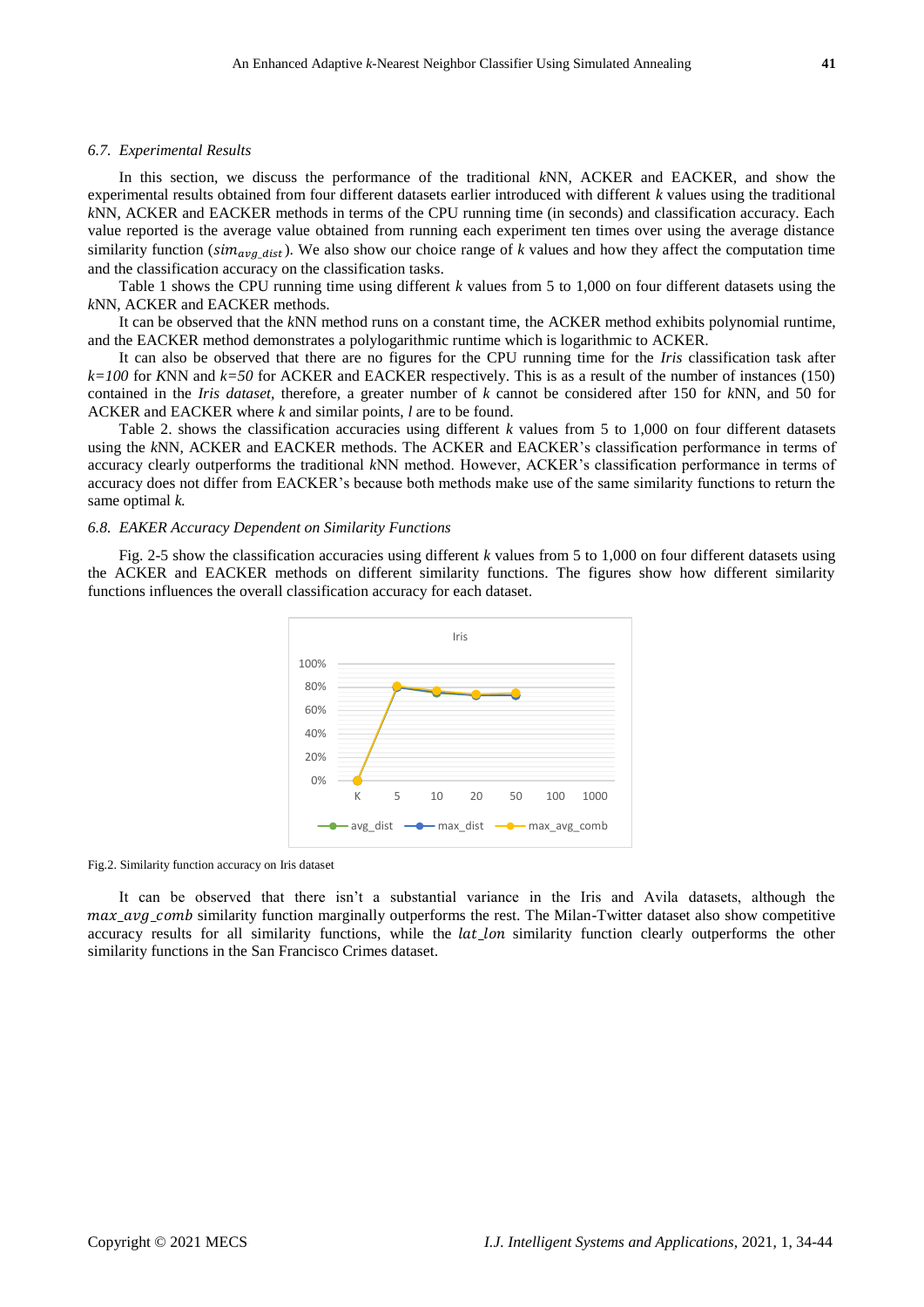

Fig.3. Similarity function accuracy on Avila dataset



Fig.4. Similarity function accuracy on SF-Crimes dataset

Table 1. Comparative Analysis for Running Time (Secs)

|       | <b>KNN</b>        |                      |                          |       | <b>ACKER</b>      |               |      |       | <b>EACKER</b>     |               |      |       |
|-------|-------------------|----------------------|--------------------------|-------|-------------------|---------------|------|-------|-------------------|---------------|------|-------|
| K     | Milan-<br>Twitter | SF-<br><i>crimes</i> | Iris                     | Avila | Milan-<br>Twitter | SF-<br>crimes | Iris | Avila | Milan-<br>Twitter | SF-<br>crimes | Iris | Avila |
|       | 23                | 20                   | 0.2                      | 20    | 24                | 20            | 0.6  | 32    | 10.4              | 10.3          | 0.1  | 15    |
| 10    | 23                | 20                   | 0.2                      | 20    | 44                | 40            | 0.8  | 62    | 25                | 20            | 0.3  | 30    |
| 20    | 23                | 20                   | 0.2                      | 20    | 84                | 79            | 1.1  | 122   | 52                | 42            | 0.6  | 75    |
| 50    | 23                | 20                   | 0.2                      | 20    | 214               | 198           | 2.0  | 310   | 166               | 126           | 1.0  | 150   |
| 100   | 23                | 20                   | 0.2                      | 20    | 435               | 398           | ۰    | 652   | 339               | 253           | ۰    | 466   |
| 1.000 | 23                | 20                   | $\overline{\phantom{0}}$ | 20    | 4106              | 3924          | ۰    | 5402  | 3090              | 2230          | ۰    | 4360  |

Table 2. Comparative Analysis for Accuracy

|       | <b>KNN</b>        |               |                          |       | <b>ACKER</b>      |               |      |       | <b>EACKER</b>     |               |                 |       |
|-------|-------------------|---------------|--------------------------|-------|-------------------|---------------|------|-------|-------------------|---------------|-----------------|-------|
| K     | Milan-<br>Twitter | SF-<br>crimes | Iris                     | Avila | Milan-<br>Twitter | SF-<br>crimes | Iris | Avila | Milan-<br>Twitter | SF-<br>crimes | Iris            | Avila |
|       | 88%               | 15%           | 90%                      | 59%   | 90%               | 20%           | 80%  | 65%   | 90%               | 20%           | 80%             | 65%   |
| 10    | 88%               | 20%           | 83%                      | 58%   | 88%               | 25%           | 75%  | 67%   | 88%               | 25%           | 75%             | 67%   |
| 20    | 88%               | 26%           | 79%                      | 55%   | 87%               | 31%           | 73%  | 61%   | 87%               | 31%           | 73%             | 62%   |
| 50    | 88%               | 28%           | 76%                      | 51%   | 87%               | 33%           | 73%  | 63%   | 87%               | 33%           | 73%             | 63%   |
| 100   | 88%               | 28%           | 75%                      | 48%   | 86%               | 33%           | ۰    | 56%   | 86%               | 33%           | -               | 56%   |
| 1.000 | 88%               | 28%           | $\overline{\phantom{a}}$ | 40%   | 86%               | 33%           | ۰    | 56%   | 86%               | 33%           | $\qquad \qquad$ | 56%   |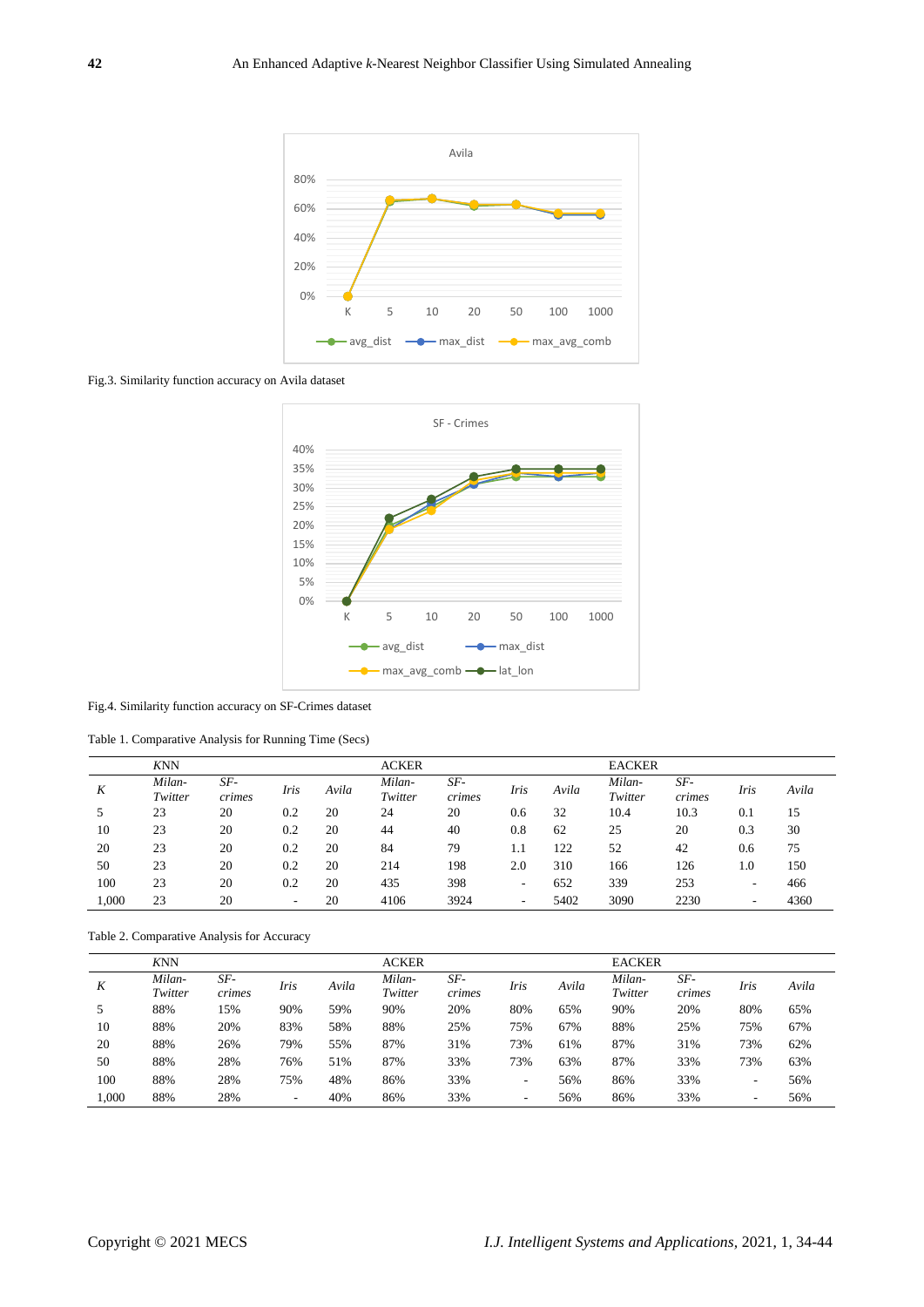

Fig.5. Similarity function accuracy on Milan-Twitter dataset

### **7. Conclusion and Further Work**

This work successfully applied its classification tasks on geo-spatial and non-geo-spatial datasets as recommended in [17] using the introduced similarity functions, with the exception of the Latitude\_Longitude similarity function  $(\sin n_{lat,lon})$ , which is unique to geo-spatial datasets.

Most research works in this field focuses on ways to enhance the accuracy of adaptive *k*NN methods and sometimes this comes at an extra cost in trading off execution time. This research work is tailored to cause a shift in paradigm towards the development of adaptive *k*NN methods that achieve faster classification without trading off accuracy. The results of the EACKER method based on the similarity functions introduced, demonstrated visible enhancement in the CPU running time compared to the ACKER algorithm. Furthermore, results show that there is no accuracy trade-off against the ACKER method, while improving the accuracy of the traditional *k*NN method for most of the classification tasks. The only dataset where the EACKER showed a poor performance alongside the ACKER and the traditional *k*NN is the SF - Crimes dataset. The probable reason the *k*NN and the adaptive *k*NN approach cannot achieve good performance with this dataset is the degree of class imbalance resulting from a skewed class distribution. Again, the experimental results of this research work show that using a large range of *k* is not essential, as after some point (*k* = 50), more *k* values do not improve classification accuracy. Therefore, reducing range of *k* values from *n* elements (where *n* could be the entire size of the dataset) to  $\sqrt{n}$  elements doesn't result to a reduction in the overall classification accuracy, but can significantly decrease the running time.

Advancements to this research work can be achieved by investigating the influence of other similarity functions on the expected accuracy and the influence of other distance metrics on the overall accuracy. Secondly, the Simulated Annealing algorithm may be modified to search for optimal *k* adaptively by finding a steady set of nearest neighbors which will be dependent on the size and density distribution of any given dataset without having to search for  $k_{max}$ , as long as the overall classification accuracy is maintained.

#### **References**

- [1] T. M. Cover, and P. E. Hart, "Nearest Neighbor Pattern Classification," *IEEE Transactions on Information Theory 13*, 1967, pp. 21–27.
- [2] N. Nilsson, *Learning Machines: Foundations of Trainable Pattern-Classifying Systems*, 1965.
- [3] G. S. Sebestyen, *Decision-making Processes in Pattern Recognition (ACM monograph series),* 1962.
- [4] P. Rani, "A Review of Various KNN Techniques," *International Journal for Research in Applied Science & Engineering Technology*, 2017.
- [5] J. Han, M. Kamber, and J. Pei, *Data Mining Concepts and Techniques.* Boston: Elsevier Inc, 2012.
- [6] I. Tsang, J. Kwok, and P. Cheung, "Core Vector Machines: Fast SVM Training on Very Large Data Sets," *Journal of Machine Learning Research*, 2005, pp. 363-392.
- [7] S. Zhou, T. Ling, and J. Guan, "Fast Text Classification: A Training Corpus Pruning Based Approach," *Proceedings of Database Systems for Advanced Applications*, Kyoto, Japan: IEEE Computer Society, 2003, pp. 127-136
- [8] W. Ian, F. Eibe, "Data Mining: Practical Machine Learning Tools and Techniques," *Elsevier,* 2005, pp. 129-135
- [9] S. Berchtold, B. Ertl, and Keim, "A Fast Nearest Neighbor Search in High-dimensional Space," *International Conference on Data Engineering*, 1998, pp. 209-218.
- [10] B. LI, S. Yu, and Q. Lu, "An Improved K-Nearest Neighbor Algorithm for Text Categorization," in *Proceedings of the 20th International Conference on Computer Processing of Oriental Languages .* China: Shenyang, 2003.
- [11] L. Jiang, H. Zhang, and Z. Cai, "Dynamic K-Nearest-Neighbor Naive Bayes with Attribute Weighted," *International*